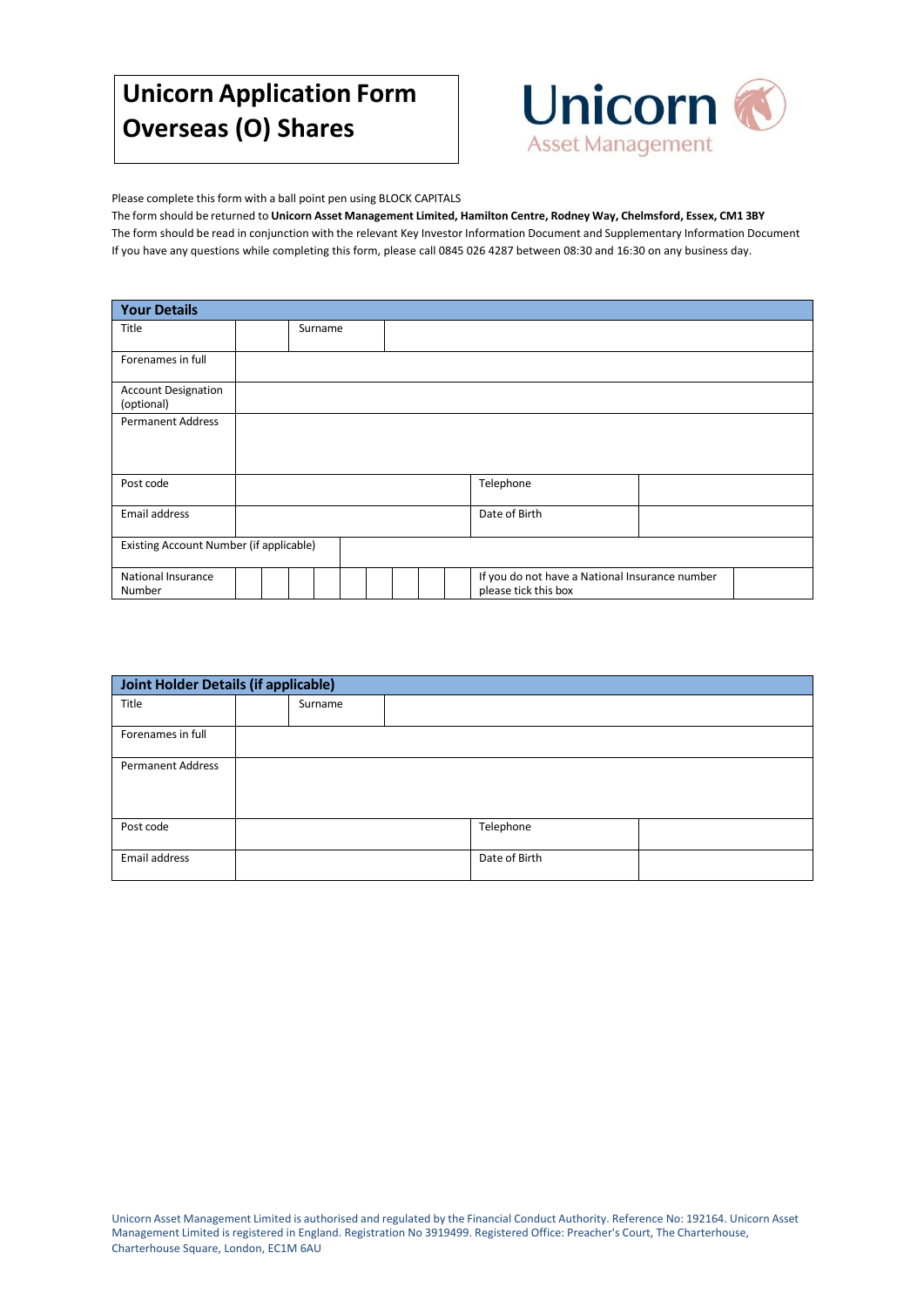# **Investment**

Please instruct how you would like your investment to be allocated

|                                      | Initial Investment | Reinvest Income<br>Yes/No |
|--------------------------------------|--------------------|---------------------------|
| <b>UK Growth</b>                     | £                  |                           |
| Mastertrust                          | £                  |                           |
| <b>Outstanding British Companies</b> | £                  | Yes $*$                   |
| UK Income - Income shares            | £                  |                           |
| UK Income - Accumulation shares      | $\pmb{\mathsf{f}}$ | Yes $*$                   |
| <b>UK Smaller Companies</b>          | £                  |                           |
| UK Ethical - Income shares           | £                  |                           |
| UK Ethical - Accumulation shares     | £                  | Yes *                     |
| Total                                | £                  |                           |

Lump sums must be for a minimum of £2,500 (minimum of £1,000 per fund).

To settle your purchase please make your payment by bank transfer to

Bank Name: Barclays Bank Account Name: Unicorn Dealing Account Account Number: 03236862 Sort Code: 20-00-00 Reference: Your Name

A contract note will be sent to you following placement of your deal

For regular savings please complete the Direct Debit form overleaf. If you have not completed the 'Reinvest my income' box above, any income will be automatically reinvested.

\*Income from Accumulation Shares is automatically reinvested.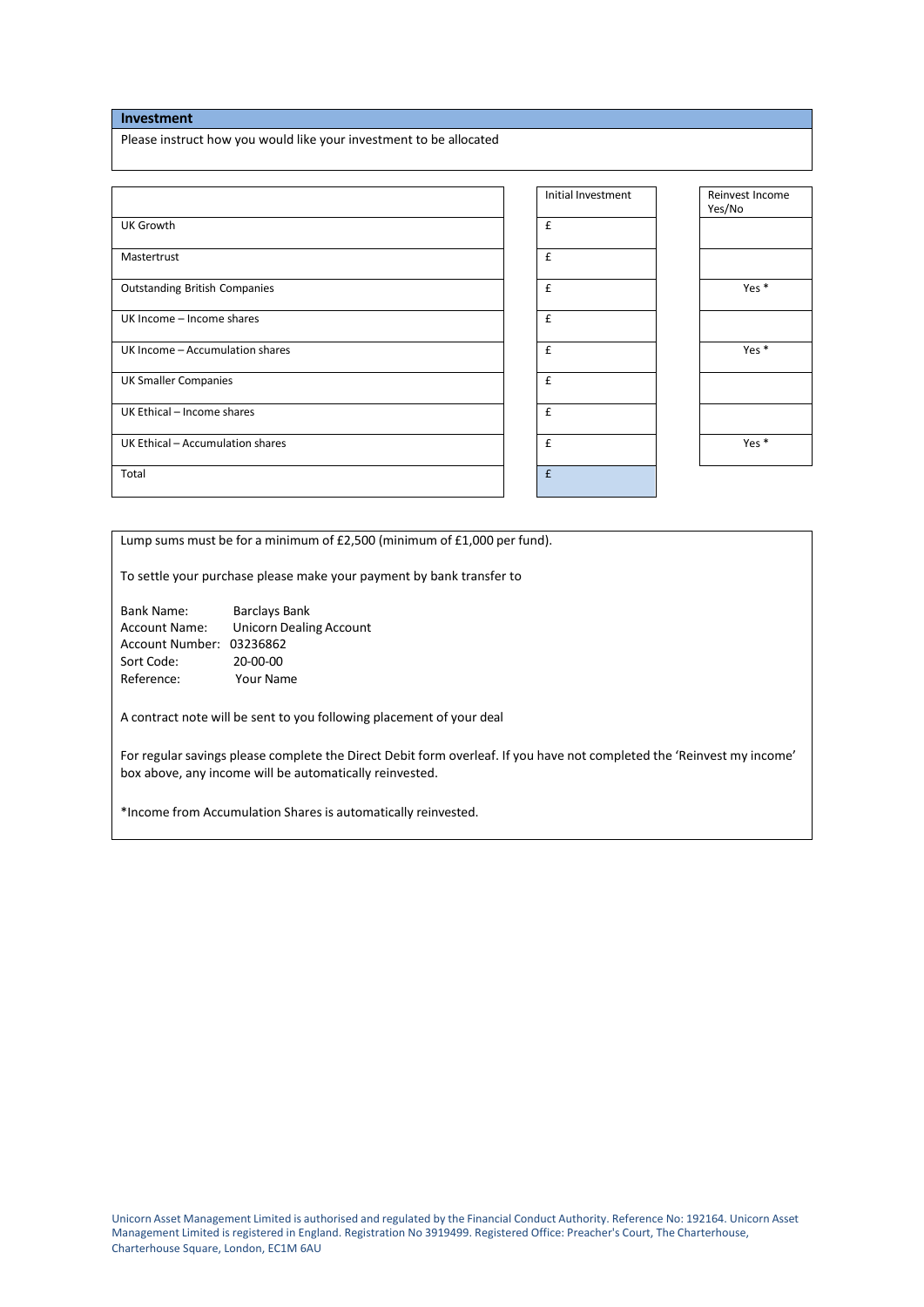| <b>Bank Mandate</b>               |                                                                                      |
|-----------------------------------|--------------------------------------------------------------------------------------|
|                                   | Please supply bank details into which we will pay any income or redemption proceeds. |
|                                   |                                                                                      |
| Name of bank / building society   |                                                                                      |
| Address                           |                                                                                      |
|                                   |                                                                                      |
|                                   |                                                                                      |
|                                   |                                                                                      |
| Post Code                         |                                                                                      |
| <b>Account Name</b>               |                                                                                      |
| <b>Account Number</b>             |                                                                                      |
|                                   |                                                                                      |
| Sort Code                         |                                                                                      |
|                                   |                                                                                      |
| Building society reference number |                                                                                      |
|                                   |                                                                                      |

| <b>Financial Advisor Details</b>                                                                                                                                                                                                                                                                                                               |                                                   |  |                       |                                             |  |  |
|------------------------------------------------------------------------------------------------------------------------------------------------------------------------------------------------------------------------------------------------------------------------------------------------------------------------------------------------|---------------------------------------------------|--|-----------------------|---------------------------------------------|--|--|
| To be completed by an introducing agent                                                                                                                                                                                                                                                                                                        |                                                   |  |                       |                                             |  |  |
|                                                                                                                                                                                                                                                                                                                                                |                                                   |  |                       |                                             |  |  |
| Name of Agent                                                                                                                                                                                                                                                                                                                                  |                                                   |  |                       |                                             |  |  |
| Agent reference                                                                                                                                                                                                                                                                                                                                |                                                   |  | <b>FCA Number</b>     |                                             |  |  |
| <b>Contact Name</b>                                                                                                                                                                                                                                                                                                                            |                                                   |  | Contact Telephone No: |                                             |  |  |
|                                                                                                                                                                                                                                                                                                                                                |                                                   |  |                       | <b>Contact Email:</b>                       |  |  |
| Our default is that the intermediary has given advice on the enclosed investment (s), please note we must be advised at the point of<br>each subsequent investment if advice has not been given. Please confirm if no advice has been given, please leave blank if you have<br>advised the enclosed transaction(s)<br>No advice has been given |                                                   |  |                       |                                             |  |  |
| <b>Initial &amp; Rebate Commissions,</b><br>(To be completed by Intermediaries where applicable and unless completed<br>no Initial or Rebate payments will be made)                                                                                                                                                                            |                                                   |  |                       | Financial Advisor Stamp (including address) |  |  |
| Initial Commission payable to intermediary                                                                                                                                                                                                                                                                                                     | % (if applicable)                                 |  |                       |                                             |  |  |
|                                                                                                                                                                                                                                                                                                                                                | Discount on remaining retained Initial Commission |  | % (if applicable)     |                                             |  |  |
| Initial Commission due to Fund Manager                                                                                                                                                                                                                                                                                                         | % (if applicable)                                 |  |                       |                                             |  |  |
| Rebate commission due to Intermediary                                                                                                                                                                                                                                                                                                          | % (if applicable)                                 |  |                       |                                             |  |  |
| <b>Bank account for Commission Payments:</b>                                                                                                                                                                                                                                                                                                   |                                                   |  |                       |                                             |  |  |
| <b>Bank Name:</b>                                                                                                                                                                                                                                                                                                                              |                                                   |  |                       |                                             |  |  |
| Sort Code:                                                                                                                                                                                                                                                                                                                                     |                                                   |  |                       |                                             |  |  |
| Account No:                                                                                                                                                                                                                                                                                                                                    |                                                   |  |                       |                                             |  |  |
| <b>Account Name:</b>                                                                                                                                                                                                                                                                                                                           |                                                   |  |                       |                                             |  |  |
| Specific terms relating to relating to the Initial and Rebate amounts must be agreed with Unicorn Asset Management or its<br>representative prior to submission of this application form                                                                                                                                                       |                                                   |  |                       |                                             |  |  |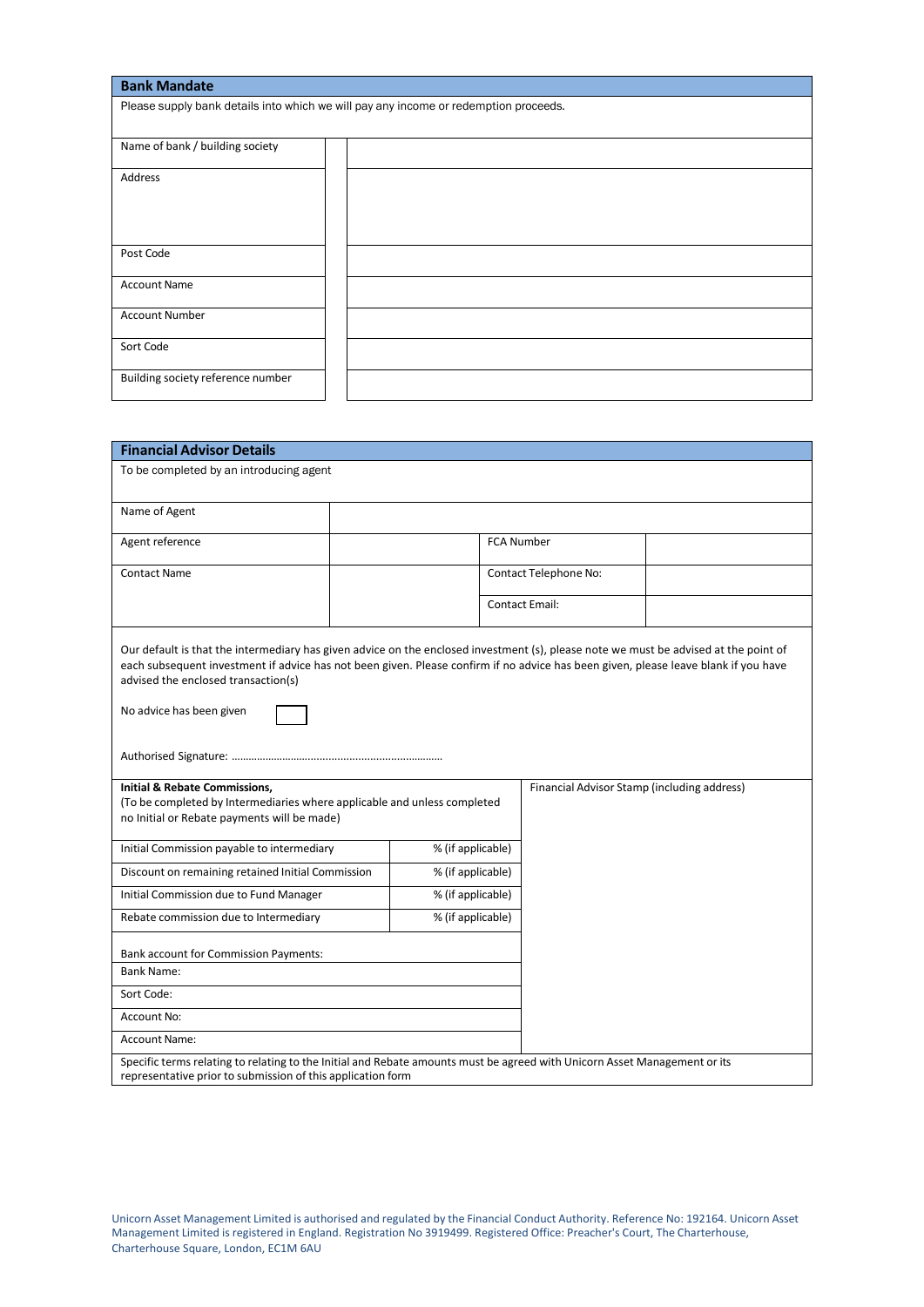# **Identity Verification**

Together with Anti Money Laundering Documentation, for Corporate investors an up-to-date authorised signature list, Memorandum and Articles of Association or a Certificate of Incorporation (all documents must be the originals or certified true copies). We have certain responsibilities to verify the identity and permanent address of our clients under UK anti money laundering legislation. If you are resident in the UK we will undertake an electronic anti money laundering check of the personal data you have provided. The check will be undertaken by a reputable referencing agency, which will retain a record of that check. This information may be used by the ACD, Registrar and depository for fraud prevention purposes. Details of the service we use are available upon request. Where an electronic check of personal data is not appropriate or acceptable we will ask you to provide documents to establish the correctness of your personal details. Thesewill generally be a certified copy of your passport or photo-card driving licence together with a copy of a recent bank statement or utility bill dated within the last three months, but other documents may be required by us depending on the circumstances. We reserve the right not to make payments to third parties unless this is in relation to a deceased account, and will not allow payments from any other party.

### **Declaration**

#### **I declare that**

- I am the beneficial owner of this investment
- I have read, understood and retained the Key Investor Information Document (KIID) in respect of each share class in which I wish to invest, in conjunction with the Supplementary Information Document (SID)
- I accept the terms and conditions
- I am not a national, Citizen or resident of the United States of America.
- I am not a corporation or partnership organized under the laws of the United States of America or having a principal place of business in the United States of America
- I am not applying for shares in order to offer, sell or transfer such shares to a U.S person, as defined in the prospectus, either directly or indirectly.

This application form has been completed to the best of my knowledge but should circumstances change, I will inform you immediately.

Signatures **Date of the Contract of the Contract of the Contract of the Contract of the Contract of the Contract of the Contract of the Contract of the Contract of the Contract of the Contract of the Contract of the Contra** 

| <b>DD</b> | MM YY     |      |
|-----------|-----------|------|
|           |           |      |
|           |           |      |
|           |           |      |
| DD        | <b>MM</b> | - YY |
|           |           |      |
|           |           |      |
|           |           |      |
|           |           |      |